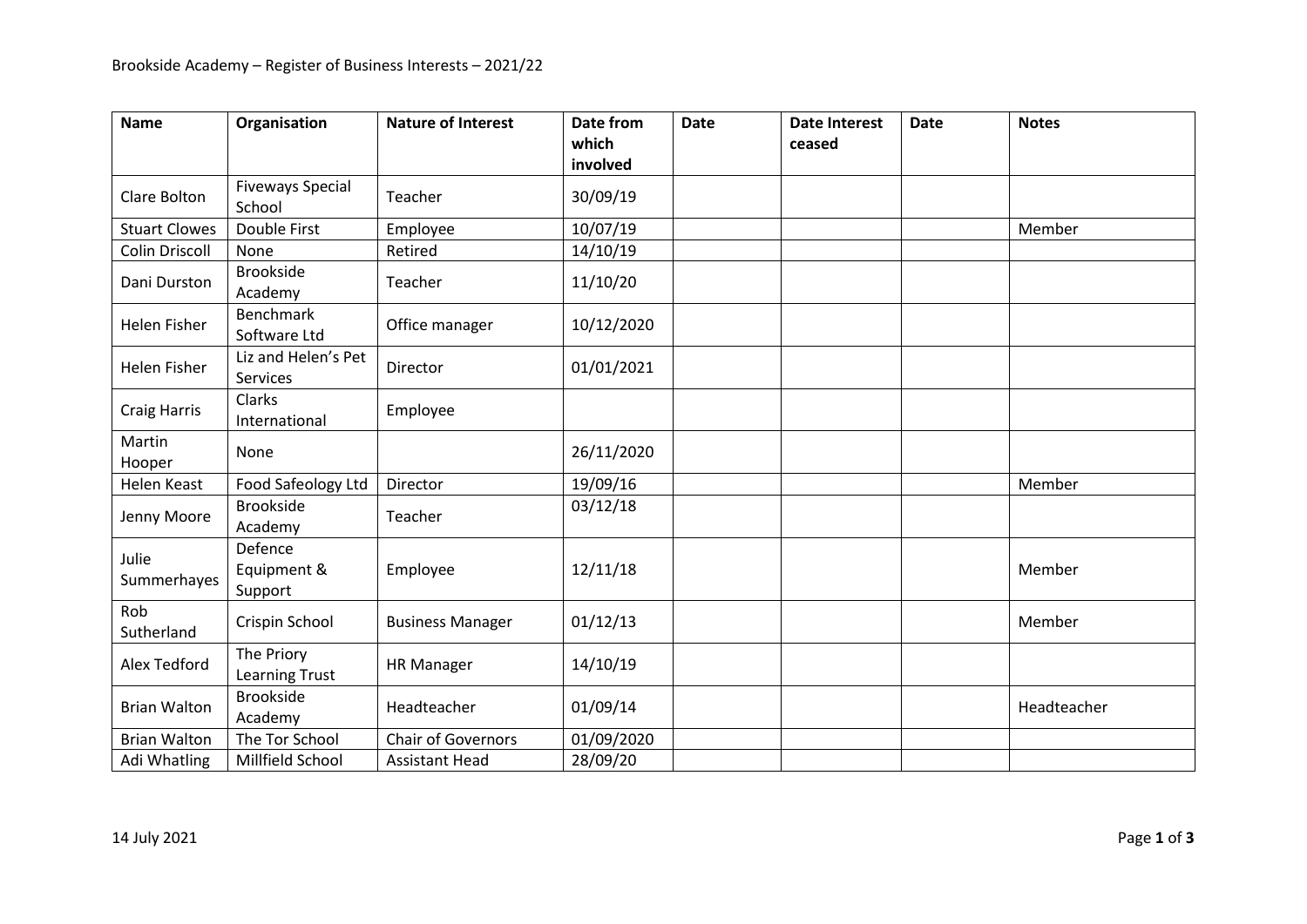| <b>Name</b>        | Organisation                                        | <b>Nature of Interest</b>                               | Date from<br>which | <b>Date</b> | <b>Date Interest</b><br>ceased | <b>Date</b> | <b>Notes</b>              |
|--------------------|-----------------------------------------------------|---------------------------------------------------------|--------------------|-------------|--------------------------------|-------------|---------------------------|
|                    |                                                     |                                                         | involved           |             |                                |             |                           |
| Adi Whatling       | <b>Brookside</b><br>Academy                         | Family member is an<br>employee of Brookside<br>Academy | 28/09/20           |             |                                |             |                           |
|                    |                                                     |                                                         |                    |             |                                |             |                           |
| Greg Jones         | Somerset County<br>Council                          | Independent Clerk to<br>Governors                       | 01/01/2008         |             |                                |             |                           |
| Greg Jones         | <b>Brookside</b><br>Academy                         | Clerk to Governors                                      | 01/03/2011         |             |                                |             | <b>Clerk to Governors</b> |
| Greg Jones         | The Bridgwater &<br><b>Taunton College</b><br>Trust | Company Secretary &<br>Clerk to Governors               | 01/01/2018         |             |                                |             |                           |
| Greg Jones         | Inaura School                                       | Independent Clerk to<br>Governors                       | 01/09/2016         |             |                                |             |                           |
| Sandra<br>Cinicola | <b>Brookside</b><br>Academy                         | <b>Business Manager</b>                                 | 01/01/2008         |             |                                |             | <b>Business</b>           |
| Sarah Ashford      | <b>Brookside</b><br>Academy                         | Deputy Headteacher                                      | 01/09/2014         |             |                                |             | <b>Teaching Learning</b>  |
| Chris Lane         | <b>Brookside</b><br>Academy                         | SENCo                                                   | 01/01/2017         |             |                                |             | Specialist, Early Years   |
| Jean Bailey        | <b>Brookside</b><br>Academy                         | <b>Finance Officer</b>                                  |                    |             |                                |             | Finance                   |
|                    |                                                     |                                                         |                    |             |                                |             |                           |
|                    |                                                     |                                                         |                    |             |                                |             |                           |
|                    |                                                     |                                                         |                    |             |                                |             |                           |
|                    |                                                     |                                                         |                    |             |                                |             |                           |
|                    |                                                     |                                                         |                    |             |                                |             |                           |
|                    |                                                     |                                                         |                    |             |                                |             |                           |
|                    |                                                     |                                                         |                    |             |                                |             |                           |